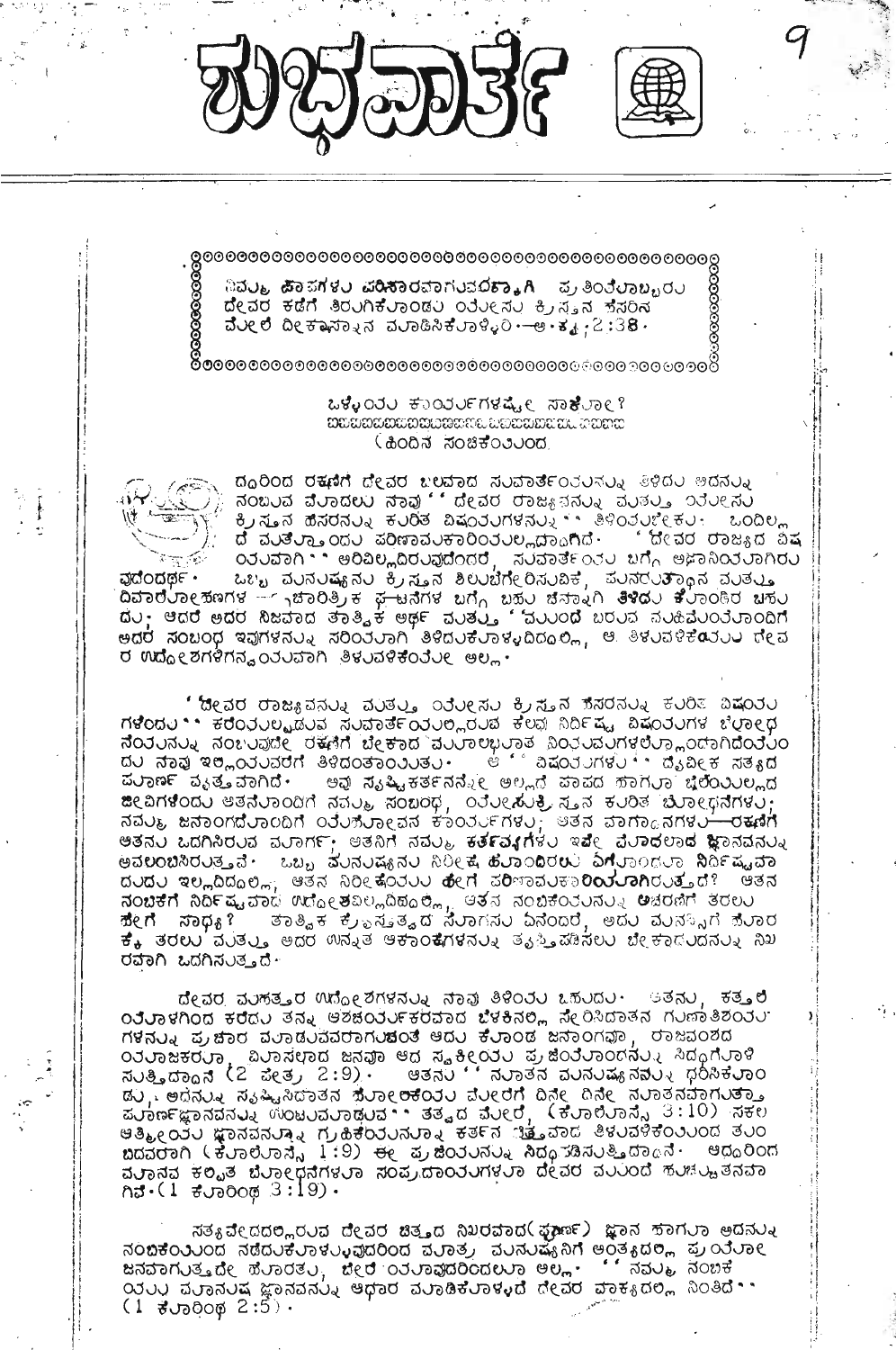$@{\cup} @{\cup} @{\cup} @{\cup} @{\cup} @{\cup} @{\cup} @{\cup} @{\cup} @{\cup}$ ನಂಬಿಕೆಂತರು ವಿಷಯಿಜ್ಞಾನದ ನಿರ್ದಿಷ್ಟ ಅಂಶಗಳಿಗೆ ವರನಸ್ಸಿ ‱್ಸಾ≫ಚಿಕೆಂථ∪ಂದರೇನು? ⊗ ನ ಒಎವಿಗೆಂತರಾದಿಗುತ್ತದೆ. ನಂಬಿಕೆಂತು ಹುಟ್ಟುವ  $\overset{\circ}{\circ}$ ವೆಲಾದಲಲ, ವುನಸ್ಸಿಗೆ ವಿಷಂತುವು ತಿಳಿದಿರಬೇಕು . ಅಂದರೆ ವೆಲಾದಲೇ ಅದಲ ಅರಿತಿರಬೇಕಲ ಅಥವಾ ನಂಬಿಕೆಯಲ ವಿಸಂರಲದ ಬಗ್ಗೆ ಗೆಲಾತ್ತಿರಬೇಕಲ ಿಕಾತ್ವಿಕ ಅಂಶಗಳು ವುಯಾ<sub>ಕಿ</sub>ವಲ್ಲವೆನ್ನುವುದು ಎಷ್ಟು ಹುಚ್ಚುತನವಾಗಿದೆ *.* 

 $-: 2 : -$ 

ಆದ್ದರಿಂದ ಸುಮಾರ್ತೆ∩ರು ನಂಬಕೆಂರು€ ರಕಣಿಂರು ಪ್ರಥವು ನಿಯುವುವಾಗಿದೆ.• ಎಲ್ಲಘಾ ಇಷ್ಟೇ ಅಲ್ಲ∙ - ಒಬ್ಬ ವ್ಯಕ್ತಿಂರು∪ ದೇವರ ವುಹಿನು/ಾತಿಶಂತುದ ವಾಗಾ⊙ನ nguy young and egular topod world world. ಗ**ಷಿಸಲ್ಪಡುವರು '್**(ವರಾರ್ಕ 16:16) -

ಹೌದಲ, ಅವೆಲಾ€ಸ∍ಲ≅ ಕ್ರಮುದರಿಲ ಇದೆಲಾಕದಲ ವರುಖ್ಯ ಸಂಗತಿಂತಲಾಗಿದೆ. ಆದರೆ ಕ್ರೈನ್ಯಕ್ಷರೆಂಒ ಹೆಸರನ್ನು ಹೆರಾಂದಿರುವವೆಂಬ ವುಹಾ ಸಂಘ-ಗಳು ಇಂದು ಇದನ್ನು ธิติกอสล์ บังสูตบ อิสอสธ์ต่ออดบอบ สตรสอก 38สย์ แมนซ์ ซึ่ง จะ จิต ವಳಿಕೆಂರುವುತು. ಕೈ ವಸ್ತು ಜನಾಂಗವು ಈ ರೀತಿಂತರಾಗಿ ಉಲ್ಲಂಭಿಸಿರುವುದು ನಿಜಕರಾ<sub>ಕ</sub> **๚฿฿๐๕ ซึมอ๊ยส์ล๊ยคับสอสมสม · สมอส พสอยติซื้อวมอส ซีย** อินอวับสสับจ ಬಹರ ಸ್ಪಷ್ಟವಾಗಿ ತಿಳಿನಲ್ಪಟ್ಟಿರುವುದರಿಂದ, ಇದರ ಬಗ್ಗೆ ಅನ್ಪಷ್ಟ ಭಾವನೆಂತರನ್ನು ಹೆರಾಂ ದುವುದು ಸಾಧ್ಯವಿಲ್ಲ.

<u>ოოოოოოოოოოოოოოოოოოო</u> 333 ದ ಪಂಚಾಶ<u>ತ್</u>ತವೆಂದ ದಿನ. ಉದಾಹಣೆಗೆ, ಪಂಚಾಶತ್ತವುದ ದಿನ(ಪೆಂತೆಕೋಲ್ಟ್) ಕೆಸರಿನ ವೆಲ್ಲಲೆ ದೀಕ್ಷಾಸ್ನಾನ ವರಾಡಿಸಿಕೆರಾಳ್ಳಿರಿ • ಎಂಬರ್ಟೇ ಅದೇ ಹಿನದಲ್ಲಿ ಸರಿ<br>ವರಾರರ ವರರಾರರ ಸ್ವಾಪಿರ ಜನರರ ಅವರಲ್ಲಿ ಸೇರಿದರರ (ಅ•ಕೃ.2:37,38,41). ้<br>สมบอน ಓದರವಾಗ, '' ಫಿಲಪೈನರ ದೇವರ ರಾಜ್ಯದ ವಿಷಂತರದಲ್ಲಿಂತಯಾ ೧೨೦೯ಸರ<br>ಕ್ರಿಸ್ತುನ ಹೆಸರಿನ ವಿಷಂತರದಲ್ಲಿಂತರುತ್ತಾ ಶರ್ಭವರ್ತಮರಾನವನ್ನು ಸಾರಉ, ಸ್ವರಾಂತರ್ರ dado don not don condo de antiqua de antique de se este  $8:12$ ) ·  $6$ ರೂರಿದ ನಂಬಿಕೆಗೆ ಪ್ರಥವು ಗುರುತಾದ ಕಾಂರ್ನವಂಗರ ದೇಹಾಸ್ನಾನದ ವರರಾಲಕ ನನ್ಮುನರ್ನ ನಾವು ದೇವರ ವರರಾರ ತಗ್ಗಿಸಿಕೆರಾಳರಾಷ್ಟರ್

●JJೌವನಸ⊕ರಿಗಾಗಿ· <u>ಸತ್ಯವೇದದ ಪುಸ್ತಕಗಳು</u>

<del>ರ</del>ೇ ಕೆಳಗಿನ ಕಥೆಗಳು ವುತ್ತು, <del>ಫ ಟ</del>ನೆಗಳನ್ನು ಕಂಡು ಕೆರಾಳ್ಳಲು ಸತ್ಯವೇದದ ರಿತರಾವ<br>ಪುಸ್ತಕಗಳನ್ನು ನೀನು ತೆರೆಯರುತ್ತೀರಿತು? - ನವುಗೆ ಬರೆದು **ತಿಳಿಸಿ** 

- $1 -$ ಪನ್ಕ ಹಬ್ಬದ ಕಥೆ ?
- $2r$ ಯರ್ಯಾತಿ ಸನ್ನ ಮುತ್ತು. ಅವನ ಅತರಿರದ ಹರಕೆಂದರ ಕಥೆ?
- $\overline{3}$ .
- ದೇವರ ಹೆಸರೇ ಬರೆದಿಲ್ಲ ?<br>ಆಕಾನನ ಪಾಪ ವುತ್ತವ ಶಿ**ತ್**ಂತು ಕಥೆ ? 4.
- $5 \cdot$ ೲರಿಂತರಿಂದ ಬೆಂಕಿದರು ಕರಲುವೆರಂತರಲ್ಲ ಮರಾವರು ೧ತರೌವನಸ್ಥರನರು ಾಂಕಿದ ಕಥೆ?
- $6 -$ ದೆಲಾರ್ಕಳನ್ನು ಸತ್ತೆವರೆಲಾಳಗಿಂದ ವಿಬ್ಬಿಸಿದ್ದು?
- 7. ರಹಾಬಳ ಕೆ♦ಮು ದಾರದ ಕಥೆ?
- $8.5$ ಸೆರೆವರಿನೆಂದರು. ಬಾಗಿಲುಗಳನ್ನು ತೆರೆದ ಭರಾಕಂಪದ ಕಥೆ?
- 9. ದಾಗಲಾಲನನ ದೇವತೆಂದು ಅವನತಿ ?
- $10 -$ ಜೆರಾೕ ೦೨೦ನರರಾ ಮುತ್ತು. ಇವರ ಕಾಣಿಕೆಗಳ ಕಥೆ? ಎಷ್ಟು ವು೦ದಿ ಜೆರಾ೯  $\bullet$ 00200  $\bullet$ 0000000
- $11.$ ಪೆಚಲೀಲನ ಕ∪ಶಲ ಕಿೃುಗಾರಿಕಿಂರು∪ ಕಥೆ?
- $12 -$ ರಾಜನಾದ ನೆಬ೦ಕದೆನ್ನೂ ಚರನ ಸ್ವಪನದ ಕಥೆ?
- $13 -$ ಕಮಿಂಕಲಿ ಭಃಟ್ಟದ ಮಲೕಲಿ ಎಲೇ ೧ನಲಾ ಕೂ]ಿ?
- $14.$ ನಾವುರಾನನು ಶುದ್ಧನಾದ ಕಥೆ?

 $23/4$ 

- $15.$
- 16. ಸೆಲಾಲಿಲಾಲಮೋಡನ ದೇವಾಲಯವನ್ನು ಕಟ್ಟಿದ ಕಥೆ-?

| ಸ೧ಪುಟ |
|-------|
|-------|

ಪ್ರ ಕಾಶಕರು:

- ದಿ ಕ್ರಿಸ್ಟಡ**್ಳ**ುವರನ್ನೆ<br>ಬೆನ್ನನ್ ರಸ್ತ್ರೈ - ಬೆಂಗಳರಾರು 560-046

!ನ≉ಙಕ

 $9/1982$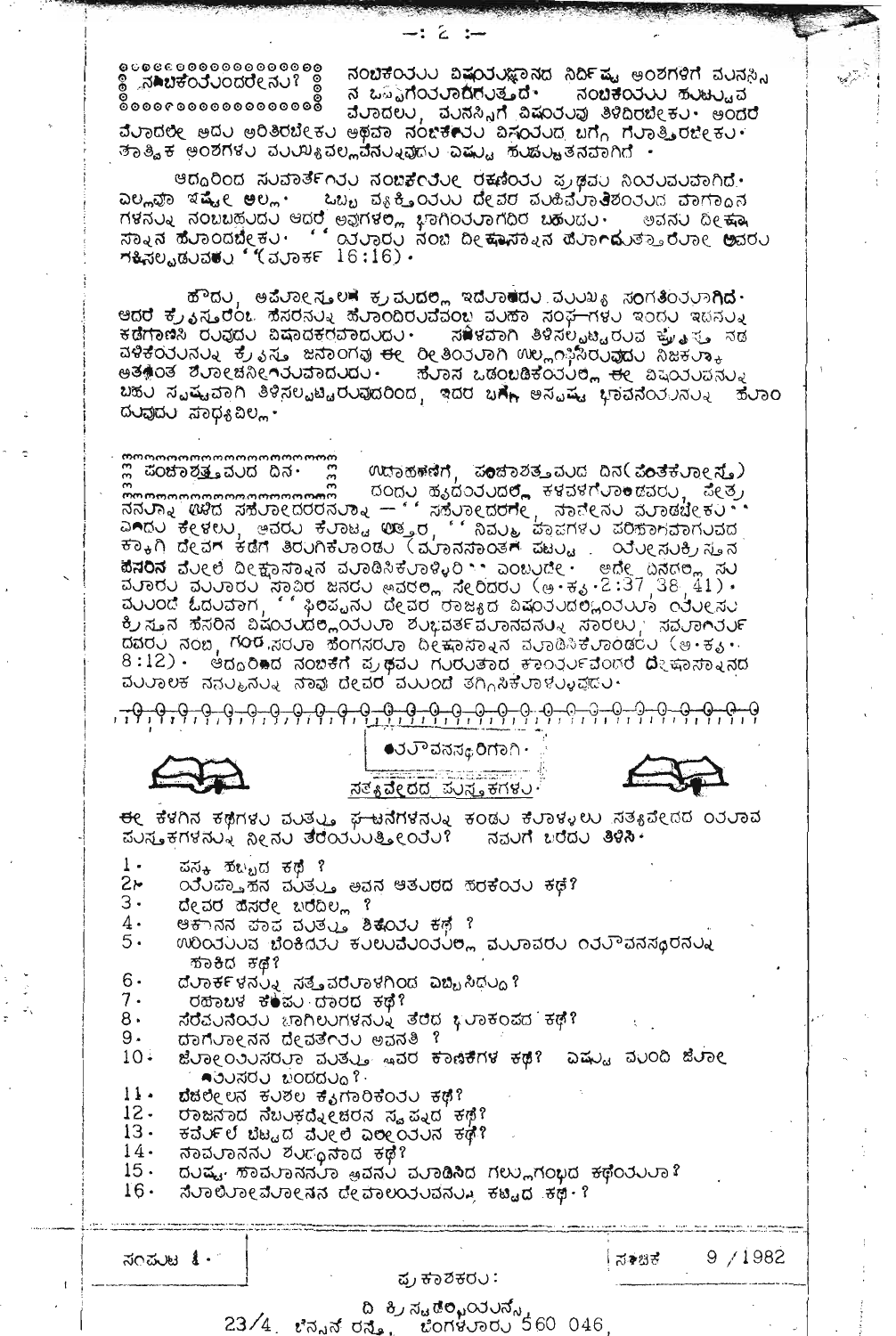$-:3:-$ 

**೦**ರಲೌವನಸ¢ರಿಗಾಗಿ

<u>ා සහන්සා සහභාගීතය සහභාගීතය සහභාගීතය සහභාගීතය සහභාගීතය සහභාගීතය සහභාගීතය සහභාගීතය සහභාගීතය සහභාගීතය සහභාගීතය ස</u> ಕಷ್ಟದ ದಿನಗಳುಾ ಸಂತೆುಾಲಕೂಲ್ಲವೆಂದು ನೀನು ಹೇಳುವ ವರುಷಗಳುಾ ಸವಿುಾಹಿಸುವದರೆುಾಳಗಾಗಿ ೦ತುಾ ವನದರಿಹಯೋ ವಿನ್ನ ಸ್ಕಷ್ಟಿಕರ್ತನನ್ನು ಸ್ಮರಿಸು.\_\_ ಪ್ರಸಂಗಿ 12:1. .<br>සිකසාහන්සා සහ සිකසා සහ සිකසා සිකසා සිකසා සිකසා සිකසා සිකසා සිකසා සිකසා සි

೦ದ∪ ಲೋಕದಲ್ಲಿ ಅದರಲ್ಲೂ ೦ತ್ತು ವನಸಂರಲ್ಲಿ ನೈತಿಕ ವುಟ್ವಪ ಬಹಳಷ್ಟು ಕೆಳವುಟ್ಟಕ್ಕಿಳಿದಿದೆ ಎಂದು ಅನೇಕರು ಹೇಳುತ್ತಾರೆ. ಕೌದು ಇಾದು ಬಹು⊍ ವುಚ್ಚಿಗೆ ನಿಜುವಾಗಿದೆ∙ ′ ඛ≎ರದಲೆ ಲಿುಾ€ಕದಲ್ಲಿನ ಇಂದಿನ ಿವರಿಸ್ಥಿತಿಯುನ್ನು ನಾಫ್ ಸುರಾಕ್ಮುಪಾಗಿ ಅವಲೆುರಾಲಕಿಸಿದಾಗ, ಅವರ ಭೀಕ ರತೆಂತುನಟ<sub>್ನ</sub> ವಿದೆಂತುತ್ತಾತ್ರ ತಲ್ಲ**ಜ**ಗುರಾಳಿಸುವಂತಿಣೆ• ... ಆದರೆ ಇಲ್ಲಿ ಒಂದು ಪ್ರಶ್ನೆ• ನೈತಿಕ ವರಟ್ಟದ ಅಳತೆಗೆರಾ೯ಲರ ಂತರಾವುದರ್ಃ ಕೆಲವರರ ತಮರ್ಕ್ರ ಸೇಶ, ಸಂಸ್ಕೃತಿ, ಸ ಸ**ವುಾ**ಜದ ನಡವಳಿಕೆಗಳು ಇವುಗಳ ವೆುಲಲಿ ನೈತಿಕತೆಂತುು ಅವಲಂದಿಸಿರುತ್ತದೆ ಎಂದು ಶೇ.೪ಬಹ∪ದ∪∙ - ಆಯ∪ಾ ದೇಶಕೈತಕ್ಕಂತೆ ಅವರವರ ನಗವಳಿಕೆಗಳಿರ∪ತ್ತವೆ∙ - ಒಂಗ∪ ದೇಶ ಅಥವಾ ಜನಾಂಗ ಅಥವಾ ಸಮರಾಜ್ಕೆ ಸರಿಯರಾಗಿ ತೆರಾಲರುವ ನ**ೂ**ವಳಿಕೆಯರು ಮುತೆು್ತಾಂದು ದೇಶಕ್ಕೆ ಅಥವಾ ಜನಾಂಗಕ್ಕೆ ಅಥವಾ ಸವುಾಜಕ್ಕೆ ಅಗು ಸರಿ ಗೊಂದದಿ ರ ಬಹುದು. ಅಂತಹುದನ್ನು ನೀತಿ ಬಾಹಿರವೆಂದು ಪರಿಗಣನಲು ಸಾಧ್ಯವೇ ಎಂದು ವುತ್ತ ಕೆಲವರು ಕೀಳಬಹುದು∙ ಇದಕ್ಕೆ ಊ್ತರ ಸತ್ಯವೇದಫ ಕಿಲಾಡುತ್ತದೆ∙ ನಾನ ಕೆ ${\boldsymbol \mu}_{{\boldsymbol \delta}}$ ಸ್ನವಿಕೆ ರಾಂಡವರಿಗರಾ ಕರಾಡ ಈ ಮರಾತರ ಅನ್ನಂತರಿಸರುತ್ತದೆ . ಇರಸನಾದ  $\sigma$ ออ๊ยสสบ อยู่ พที่ก อิสบ ซีย์รับฮอ ส์ สับอยุติ – od วิธสสตุสบ ฮสง สัตร์  $O_1$ ാಸ್ಟು ಶುದ್ಧ ಪಡಿಸಿಕೆ ರಾಳ್ಳುವುದು os ರಾವುದರಿಂದ ? ನಿನ್ನು ವಾಕ $_{i}$ ವನ್ನು ಗವುನಿಸಿ ನಡೆಯುರುವುದರಿಂದಲೇ (ಕೀ 119:9) - ಇಲ್ಲಿ ನವುಗೆರಾಂದು ಅಳತೆಗೆರಾಲಲು ಸಿಕ್ಕಿದೆ : ಇದು ಎಲ್ಲಾ ಬೇಶಕರಾಕಿ ಎಲ್ಲಾ ಜನಾಂಗಕರಾಕಿ ಎಲ್ಲಾ ಸವರಾಜಕರಾಕಿ ಶುತ್ತು ಎಲ್ಲಾ ಕಾಲಕರಾ<sub>ಕಿ</sub> ಅನ್ವಯರವಾಗರವಂತದಾ<sub>ದಿ</sub>ಗಿದೆ. ಇಂದರ ಂತರೌವನಸ್ಥರ ನೈತಿಕ ವುಟ್ಟ ಇಳಿದಿದೆ ಎಂದು ಸೇಳಿದಾಗ ಹೇಗೆ, ೦ತುರಾವ ರೀತಿ೦ತುರಾೄ ಇಳಿದಿದೆ ಎ೦ಬುದನು೩ ವರಿಶೀ ಲಿನಬೇ ಕು.

ಅನೇಕರು ಶೇಳಬಹುದು — ರೆುಾಂ ಪಟ್ಟಣದಲ್ಲಿದ್ದಾಗ, ರೆುಾವುನರಂತೆ ಇರ ಬೇಕು); ಹಾಗೆಂತೆಲೇ ನಾಘ ಒಂದು ದೇಶದಲ್ಲಿ, ಒಂಗು ಜನಾಂಗದ ವುಧ್ಯದಲ್ಲಿ ವುತ್ತು ಒಂದು ಸಮೂಜಗಳು ಮುರೈ ಇರುವಾಗ, ನಾವೂ ಅವರಂತೆಯರೇ ಇರುವುದು ಸರಿಂರುಲ್ಲ ಇದನ್ನು ನಿಧಾನವಾಗಿ ಆಲ್ರಾಂಟಿಸಿ . ೇ ರೀತಿಂತರಾಗಿ ಪೇಳುವವರರಾ ಕರಾಡ ವೇ ? ಅದರಂತೆ ನಡೆಂತರಲಾರರು. "ವಿಕಂದರೆ, ಆ ರೀತಿ ನಡೆದು ಕರಾಳುವಾಗ ತಮಗೆ ತರಾಂ<br>ದರೆಂತರಾಗುವ ಹಾಗಿದ್ದಲ್ಲಿ ಅಥವಾ ತವರಿಗೆ ಪ್ರಂತರಾಂಜನವಿಲ್ಲದಿದ್ದಂತೆ - ಅಂಥಹ ಸಂ ದರ್ಭಗಳಲ್ಲಿ ನುಣುಚಿಕೆುಾಳ್ಳುತ್ತಾರೆ. ಇದು ವುಾನವನ ಸಹಜ ಪ್ರಕ್ಮತಿ. ಅದ್ದರಿಂದ ಘ್ಳಲ್ಲಂಡ ಗಾದೆಂರ∪ನ್ನು ಹೀಗೆ ಪರಿವರ್ತಿಸಿ ಅರ್ಥ ವರಾಡಿಕೆಲಾಳ√ಚೇಕು — ದೇವರ ವುಕ್ಕಳಿನಿಸಿಕೆಲಾಂಡವರು ದೇವರು ಹೇಳಿದ ರೀತಿಂತುಲ್ಲ ನಡೆದುಕೆಲಾಳಳಬೇಕು – ಕ್ರೌನಿಸ್ತರೆನಿಸಿಕೆಲಾಂಥವರು ಕ್ರಿಸ್ತನಂತೆಂನೆಲ್ಲ ನಡೆದು ಕೆಲಾಳ್ಕಬೇಕು.

ಇಂದು ಲೋಕದಲ್ಲಿ ಮೂನವನಿಗೆ ವುಯ್ಯವಾಗಿ ಎರಡು ಅನೆಗಳಿವೆ -- ' ' ಅದಷ್ಟು ಶೀಘ್ರದ**ಲ್ಲಿ ಪೆ**ಜರಚಿ ಧನಿಕನಾಗ ಬೇಕರು, ವರತರ್ತಿತನ್ನು ಜೀವಿತ ಕಾಲದ<mark>ಲ್ಲಿ</mark> ಲೆರಾ೯ಕದ<br>ಭೆರಾಕ್ಷಗಗಳನ್ನೆಲ್ಲಾ ಅನರ್ಭವಿಸ **ಪೇ**ಕರ**ಿ** ಇದಕ್ಕಾಗಿ ಎಷ್ಟಾದರರಾ ೦ರರಾವ ರೀತಿ .<br>ಯಾದರೂ ಕಷ್ಟ ಪಡಲು ನಿದ್ಧನಾಗಿಣ್ಣಾನೆ∙ ಈ ಒಂದು ಪ್ರವ್ಯತ್ತಿುುರುು ರಿರುೌವ ನಸಂರ ವೆಲ್ಲಲಿ peಕರ ವರಿಣಾವಲ ಮಾಡಿದೆ. ಉಾಲಕದಲ್ಲಿರುವ ಭಲಾಲಗವಿಲಾಸಗಳನ್ನು cod and oddraw and oddragodue edad. den edurar radetu. ಇದಕ್ಕಾಗಿ ತಂದೆತಾಂುುಗಳ ವಿರುದ್ಧ ಹೆಲಾ೯ರಾಡಲುಾ ಸಿದ್ಧ, ಗುರುಹಿರಿಂತುರ ವರಾತು . ತಾವು ವರಾಡುತ್ತಿರುವುದು ಸರಿಂರೆುಂದೇ ಅವರ ಭಾವ ಕುರಾಡ ಕಿವಿಗೆ ಬೀಳುವುದಿಲ್ಲ. ನೆ• ಈ ಸಂದರ್ಭದ**್ಲ** ಜ್ಞಾನಿಂತುರಾದ ನೆುಾಲುಾ∈ವೆುಾ∈ನನು ಹೇಳುವುದನ್ನು ಕೇ<br>೪ುಾ€ಣ: ' ' ೦ತರ್ುವನಸ್ತೂನೇ , ಪ್ರಾಂತುದರಿ<sub>ದ</sub> ಅನಂದನು ; ೦ತರ್ುವನದ ದಿನಗಳಲ್ಲಿ ಕ್ಯುದಂತ್ರವು ನಿನ್ನುನ್ನು ಹರ್ಷಗೊಳಿಸರ, ವೃನಸ್ಸಿಗೆ ತಕ್ಕಂತೆಂತರೂ ಕಣ್ಣಗೆ ಸರಿ ೪೬<br>ಳಂದ ಹಾಗೆಂತರೂ ನಡೆದಂಕರಾ೬್ (ಪ್ರಸಂಗಿ 11:9). - ಇದನ್ನು ಓದಂದಾಗ ಅ ಜ್ಞಾನಿಯುಾದ ನೆುಾಲೋವೆುಾ ನೇಕ ೦ರರೌವನಸೂರಿಗೆ ಸಂತೆರಾ೯ಷವಾಗ ಬಹುದು. ನನೇ ಈ ರೀತಿಂತವಾಗಿ ಹೇಳಿದ ವೆಂಲ್, ನವಂತ್ರದೇನಿದೆ? ಅದರಂತೆ ನಾವು ನಡೆಂತರು<br>ವುದರಲ್ಲಿ ತಪ್ನೋನರ್ ಈ ವರುಂತಾದ ಪ್ರಶ್ನೆಗಳು ಅವರಲ್ಲಿ ವಿಳುತ್ತವೆ; ಸೌದರ, ಅವುಗಳನ್ನು ಅ ‱ಘಾನಿಯ∪ಾದ ಸಿಲಾಲಿಲಾ€ಮೊ್ರಾನನ ವಾಕ⊕ಗಳ∪ ಸರಿ⊙ುಲಾದವುಗಳೇ. ನವಿನರಿಸವುದರ**್ಲ** ತಪ್ಟೇನಿಲ್ಲ - ಆದರೆ ಅವುಡಳನ್ನು ಪವಾರ್ಣವಾಗಿ ಓದಿ ಅರ್ಥ ವವಾ<br>ಡಿಕವಾಂಡರೆ ನರಿ - ಅದೇ ವಚನವನ್ನು ವಹಾರದವರನಿ 10ನೇ ವಚನದವರೆಗೆ ಸ್ಥಲ್ಪ ಸಾವಧಾನವಾಗಿ ಓದಿ• ಅದೇ ಸೆಲಾಲೋವೆಲಾಂನನು ಂತರೌವನಸೂರಿಗೆ ಎಚ್ಚರಿಕೆ ನಿಂ ದ ಕ್ಯಾನೇ '' ಆದರೆ ಈ ವಿಲ್ಲಾ ವಿಷಂತರಗಳಲ್ಲಿಂತಲೂ ದೇವರರ ನಿನ್ನುನ್ನು ನಾ $_{8}$ ದತ್ತಿನೇ '' ಆದರೆ ಈ ವಿಲ್ಲಾ ವಿಷಂತರ್ ನಿನ್ನುವನ್ನು ನಾ $_{8}$ ನುವಾನ ದೇಹದಿಂದ ಶ್ರವೆುಂತುನುರಾನ ತೆುಾಲಗಿಸು; ಬಾಲ $_{\rm 8}$ ಘಾ ಪ್ರಾದಿತುವಾ ವ $_{\rm 8}$ ರ್ಥ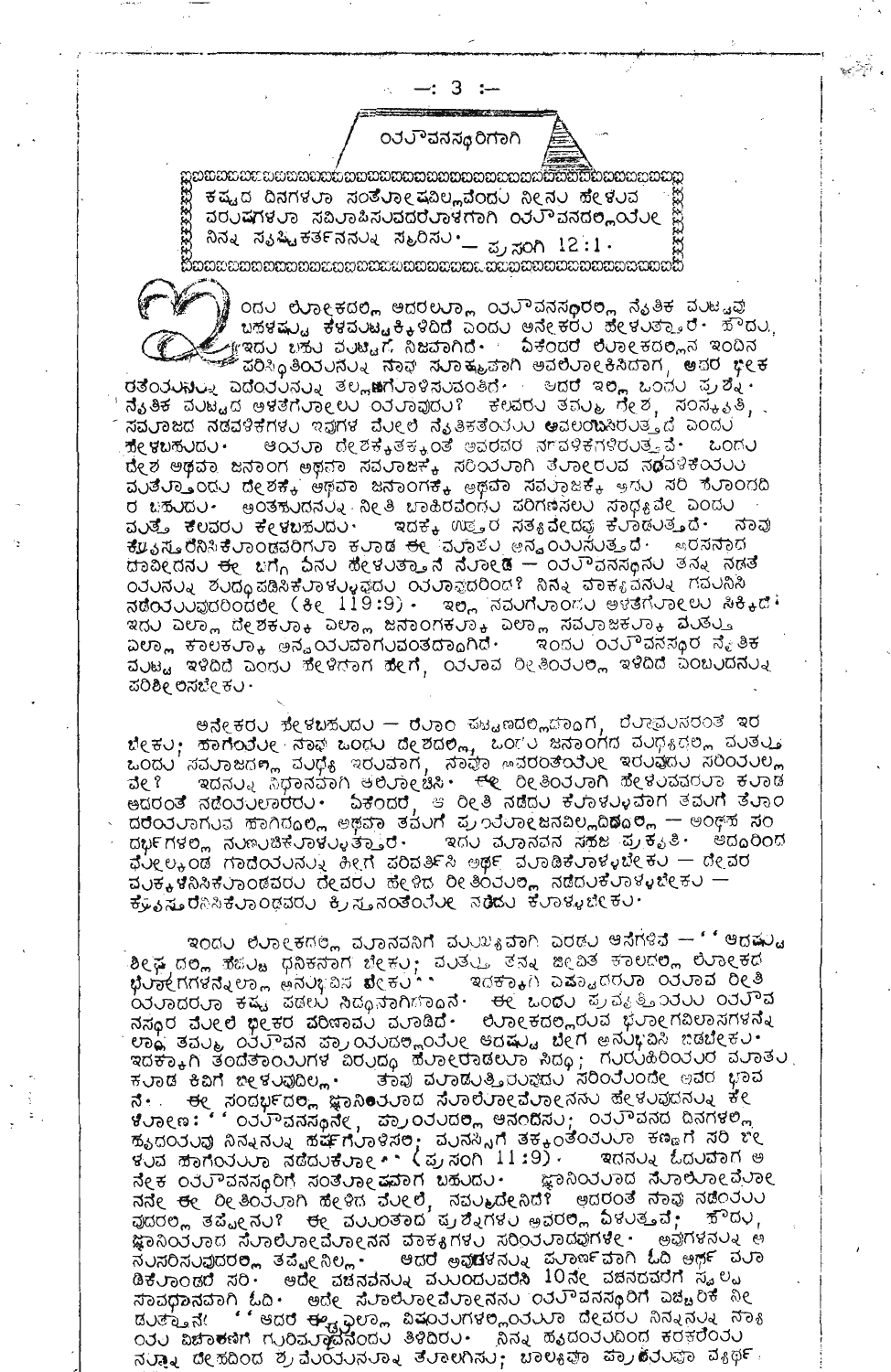್ ರಾಲ್ವಾನಸ್ಕೂರೇ, ನೀವು ಕೇಳಬಹುದು -- ನವುಗೆ ಪಕ್ಕಿಲ್ಲವೇ? ನವುಗೇಕೆ ನೀವು ಇಷ್ಟೆಂದು ಕಷ್ಟ ಕುಾಡುತ್ತೀರಿ? ಎಂದು - ಅಪೆರ್ುನ್ನ ತೀವ್ರವರ ಹೇತ್ರವು ಈ<br>ವಿಷ್ಣರುದರಿ, ಒಂದು ಎಚ್ಚರಿಕೆಂತುನ್ನು ಕುಾಡುತ್ತಾನೆ - ್ಲಿಕೆಡುಕರಿಗೆುವಾದಿ ಹತ್ತಾನು ಈ<br>ಕುಾಂಪದ ವುರುಖ್ಯಪಳ್ಳವ cod dued, ಕ) az ಕುಟುಂಬದಲ್ಲೆ ಕುಟ್ಟಿದುದರೆಂದರುed. ನವು ನಡತ ಹೇಗಿರ ಚೇಕು ? ಅವೆರಾಲ್ಲಾಲನಾದ ಯರಾಲಿಕಾನನು ಈ ವಿಷಂತರದಲ್ಲಿ ಸೃಷ್ಟವಾಗಿ ತಿಳಿಸು  $\sigma$ ತ್ತಾನೆ – '' ಯೋಕವನ್ನಾಗಲೀ ಯೋಕಗಲ್ಲಿರುವವುಗಳನ್ನಾಗಲೀ ಪ್ರೀತಿಸ ಬೇಡಿರಿ, canadado dine sanda al casado dodo dueva al escudo da<br>ನಲ್ಲಿಲ್ಲ ಲೋಕದಲ್ಲಿರುವ ಶರೀರದಾಶ, ಕಣ್ಣನಾಶ, ಬದುಕು ಬಾಳಿನ ದಂಬ ಈ<br>ಪ್ರಾದಲಾದವುಗಳಲ್ಲಿ ಪ್ರಾ ತಂದೆಂತ್ರಿಂದ ಸುಟ್ಟದೆ, ಲೈಲ್ಯಾಕ್ಟ್ರೋ ಹುಟ್ಟಿದವುಗಳಾಗಿವೆ. **ಲಿುಾ**€ಕಾಘಾ ಅದರ ಅಶಿಂತುುಾ ಗತಿಸಿ **ಜೆ**ುಾ€ಗುತ್ತವೆ, ಆದರೆ ದೇವರ ಚಿತ∍ವನು∢ ನಿರುಕ್ ರಿಸುವವನು ಎಂದೆಂದಿಗುಾ ಇರುವನು ... ಈ ವಾಕ್ಯಗಳನ್ನು ಸುಾಕ್ಮವಾಗಿ ಪರಿಶಿe ರಿಸಿದರಿ<sub>ಗ</sub>, ನಾವು ಯುವ ರೀತಿದರುಲ್ಲ ಈ ಲೋಕಗಲ್ಲಿ ಬಾಳ ಬೇಕೆಂದು ಸೃಷ್ಟವಾಗಿ ತಿಳಿಸಿದೆ•' ಸತ್ಯವೇದವುಲ್ಲಿ ಇಂದಿನ ಕೆಲವು ವಿಷಯರಗಳಾದ -- ಚಲನಚಿತ್ರ ಮೋದಲವುದರ, .<br>ಧರಾವರಿಹಾನ ವರಾಡರಿವೇರಿ, ನ್ಯತ್ಯ್ಮ ಕರಣತೆ ವರರಂತಾದವುಗಳ ಬಗ್ಗೆ ಸೇರವಾಗಿ ಸೇಳ<br>ದಿದ್ದರರಾ, ಕ್ರೈಫ್ತ ಜೀವಿತವನರು ಸರಿರಿರರಾದದ್ದೆಂದರೆ ಅಂಗೀಕರಿಸಿದ್ದಲ್ಲಿ, ಆಗ ಈ **ಏಷಂನು**ಗಳ <sub>ಇ</sub> ಬಗೆ<sub>ಗಿ</sub> ಹೆಳಾಸ ರೀತಿಂ**ನುಲ್ಲ ನೆ**ಳಾರಿದ ಬೀಕಾಗುತ್ತದೆ.

ನಾವು ಇಂದಿನ ಸಾವರಾಜಿಕ ಜೀವನದಲ್ಲಿ ನೃತ್ಯ ಕಾಗರಾ ಚಲನಚಿತ್ರ ಬೇಕೇ<br>ಬೇಕೆನಲ್ನವ ನ್ನೇಹಿತರೆರಾಂದಿಗೆ ಬಹಳಷ್ಟು ನೇರಿದಲ್ಲಿ, ಕ್ರಿಸ್ತುನಿಗಾಗಿ ನವರಿಗೆ ಕೆರಾಂಚ<br>ಸವರಂತರವೂ ಸಿಗಲಾರದರ<sub>ೆ...</sub>. ಅಥವಾ ನಾವು ಆಂಕ್ಷಣೆ ಗುಂಪಿನೆರಾಂದಿಗೆ ಧರಾವರವಾನ cooccool ministers and developed to administer, and asona ಕೆಲಾಳ್ಳುತ್ತಾರೆಲ್ಲಾ, ವಿನ್ನ ಪಲಾಡುತ್ತಾರೆಲಾ ಎಂಒುವದೇ ಕ್ರಿಸ್ತನಿಗಿಂತ ಹೆಚ್ಚು ವ**ು**ಖ್ಯುವಾದದ್ದಾಗಿರುತ್ತದೆ.

ಕ್ರಿ ಸ್ತುನನ್ನಾನು ಹೆಳಾರದಲಾಡಲವಂತ oರಲಾವುದೇ ದುರಭಾ $_8$ ಸವಾ ನವಲ್ಯ ಜೀವಿತ ದ್ಲೂ ಕಾಲೆಡಬಾರದಲ್ಲಿ ನಾವು ಬಿಡಲಾರದಂಥ ಕೆಟ್ಟದೆಲ್ಲೂ ನವೆಲ್ಮ ವೆಲ್ಲಲಿ ಹತೆಲಾಲು.<br>ಹೆಲ್ಲಾಂದಿರ ಬಾರದಲ್ಲು ಧಲಾವೆಲವಾನವೆಂಬಲದಲ್ಲಿ ಒಂದಲ್ಲಿ ಚಟ್ಟು ಇನ್ನಲ್ಲಿ ಕ್ರಮೇಲ್ ನಿಕೆಲಾ ಟಿನ್ ವಿಷ ಕ್ಕೆ ಹಾತೆಲಾರೆಂತಲುವಂತೆ ವರಾಡಿ, ವರನುಷ್ಯನದುಸ್ತಿ ತನ್ನ ಗರಲಾವರನನ್ನಾಗಿ ್ತರುವರಿದಾನ ವುರಾಡುವುದರಿಂದ ನಿಸ್ಮಂದೇಹವಾಗಿ ಕಡುಕುಂಟಾಗುತ್ತ ವುಾಡುತ್ತದೆ∙ ದೆಂದು ಸಾಧಿಸಿ ತೆರ್ುಂದಿಸಿದ್ದಾರೆ. - ೫ದ್ದರಿಂದ - ಅದು ಕೆಂವಲ ಹುಜ್ಜುತನವಲ್ಲದೆ ನವುು, ನುನ್ನ ನಾವೇ - ಚೀಕಾಗಿ ವಿಷಮರಾರಿತವಾಗಿ ವುರಾಡಿಕೆಲಾಳು<sub>ಳ</sub>ಾದು ಅಕ್ರೈ<sub>ಕಿ</sub>ನ್ಮತ್ವವಾಗಿದೆ. ಪೌಲನ∪ ಕೆ∪ಾರಿಂಥದವರಿಗೆ ಬರಂತು∪ತ್ತಾ ಹೀಗೆ ತಿಳಿಸುತ್ತಾನೆ — ್ೕಿವರಿಂ# ಥೆ∪ಾರಕಿ จะมีออยสก สื่อที่บอดตอบฉ สองอาจาร์ต์ จะที่ จะกอบ ตุลัง และสามตองออกตองบอกบ  $\frac{1}{2}$ <mark>ಡರೆ ಇವೆಲ್ಲ</mark>ವುಗಳ ಪರಿಣಾವ**ು**ವು ಗೆಲಾಲಚರವಾಗಿ ಅ**ವು**ಗಳ ಬಗ್ಗೆ ನಿರ್ಧರಿಸುವುದು ಬಹು ಸುಲ ಭಿವಾಗ∪ತ್ತವೆ.



ಪ್ರಿಂರು ವುಕ್ಕಳಿರಾ, ನೀವೆಲ್ಲರುಾ ನಿವುತ್ತ ತಂದೆತಾಂತುಗಳೆುಾಂದಿಗೆ ಪ್ರತಿ ಭಾನುವಾರ ಬೆಳಿಗ್ಗೆ ದೇವಾಲಯುಕ್ಕೆ ಹೆುಾ೯ಗುವಿರಲ್ಲವೇ ಿ ಅಲ್ಲ ನೀವು ಕಾಣುವುದೇ ನರ್ತಿ ಎಲ್ಲರರಾ ಒಂದಾಗಿ ಸೃಷ್ಟಿಕರ್ತನಾದ ದೇವರನರಾತ್ರಿ, ನವರಾ ರಕ್ಷಕನರಾ ದೇವರ<br>ವರಗನರಾ ಆದ ಯರೀಸರಕ್ಕಿಸ್ತನನರು ಕೆರಾಂಡಾಡಿ, ಸತ್ಯವೇದದ ವರ್ಧಾಲಕ ಅವರ ವಿಷ ಂತರವನ್ನು ತಿಳಿಂತರುತ್ತದಲ್ಲವೇ? ಅದರುವ ಅನೇಕ ವರ್ತಕಳಿಗೆ ತಾವಿರುವ ಸ್ಥಾರಗಳಲ್ಲ ಿನಿವರಿಗರಾ ಅಂಥವರಿಗರಾ ಈ ಸಂಚಿಕೆಂತರಿಂದ ಓಂದರ <del>ರ</del>ೕ ಅನುಕುಾಲವಿರುವುದಿಲ್ಲ . ಹುಟವನ್ನು ಕಾದಿರಿಸಲು ನನಗೆ ಪ್ರೇರಣಿಂತುಾಂತುತು. ದೈವಸ್*ಕಾಂತುವಿಂದ ಸಾಧ್ಯ* ವಾದಷ್ಟು, ನಿವರಿಗೆ ಸತ್ಯವೇದದಲ್ಲಿರುವ ತಂದಿಂತರಾದ ದೇವರ ಹಾಗರಾ ಮರಾನವನಾಗಿದರೂ ನೆನ್ನುಗಾಗಿ ಪ್ರಾಣಕೆಲಾಟ್ಟ ಅತನ ಕಂಡಲಾರನಾದ ಯೇುಸುಕ್ರಿಸ್ತನ ವಿಷಯವಾಗಿಂತುಲಾ **ೇವರು ವುನುಷ್ಯನಿಗೆ ಕೆುಾಡಲೖಟ್ಟರುವ ರಕ್ಷಿಂರು ವುಾರ್ಗ**ದ ವಿಷಯುವಾಗಿಯುುಾ <del>ರ</del>ೇ ಪತ್ರಿಕೆಂರು ವುುರಾಲಕ ತಿಳಿಸಲು ಪ್ರ**ು**ತ್ನಿಸುತ್ತೇನೆ. ಈ ಸಂದರ್ಭದಲ್ಲಿ ನಿವು<sub>ತಿ</sub> ್ಲಿ ನನ್ನ ಒಂದೇ ಒಂದು ಕೆರಾಲರಿಕೆಂತೆರೇ ನೆಂದರೆ, ನೀವುಗಳು ಪ್ರತಿದಿನವಾ ಸತ್ಯವೇದ<br>ವನ್ನು ಓದುವ ಅಭಾಕಿನ ಇಟ್ಟುಕೆಲಾಳುಬೇಕು - ಕ್ರಮವಾಗಿ ಓದಲು ನವುತ್ತಿದ್ದ<br>ಉಚಿತವಾಗಿ ಒಂದು ಹುಸ್ತುಕವು ದೆಲಾರೆಂತುರುತ್ತದೆ - ನೀವು ನನಗೆ (2ನೆ ಹುಟದ ವಿಳಾಸ  $\vec{\tau}_{t}$ )  $\vec{v}$   $\vec{\sigma}_{t}$   $\vec{\sigma}_{t}$   $\vec{\sigma}_{t}$   $\vec{\sigma}_{t}$   $\vec{\sigma}_{t}$   $\vec{\sigma}_{t}$   $\vec{\sigma}_{t}$   $\vec{\sigma}_{t}$   $\vec{\sigma}_{t}$   $\vec{\sigma}_{t}$   $\vec{\sigma}_{t}$ ನಿವುು ಪ್ರಶ್ನೆಗಳಿಗುಾ (ಸತ್ಯ ಫೇದಕ್ಕೆ ನೇರಿದ) ಉತ್ತರ ಕೆುಾಡುತ್ತೇನೆ∙ \_ ನಿವು⊾ ಈ ಪ್ರಯುತ್ನದಲ್ಲಿ ದೇವರು ನಿವರ್ುನರು ಅಶೀರ್ವದಿಸರ್.

ಭಾ∵ ದ೦ದ∪ದಾಸ'

**SPER**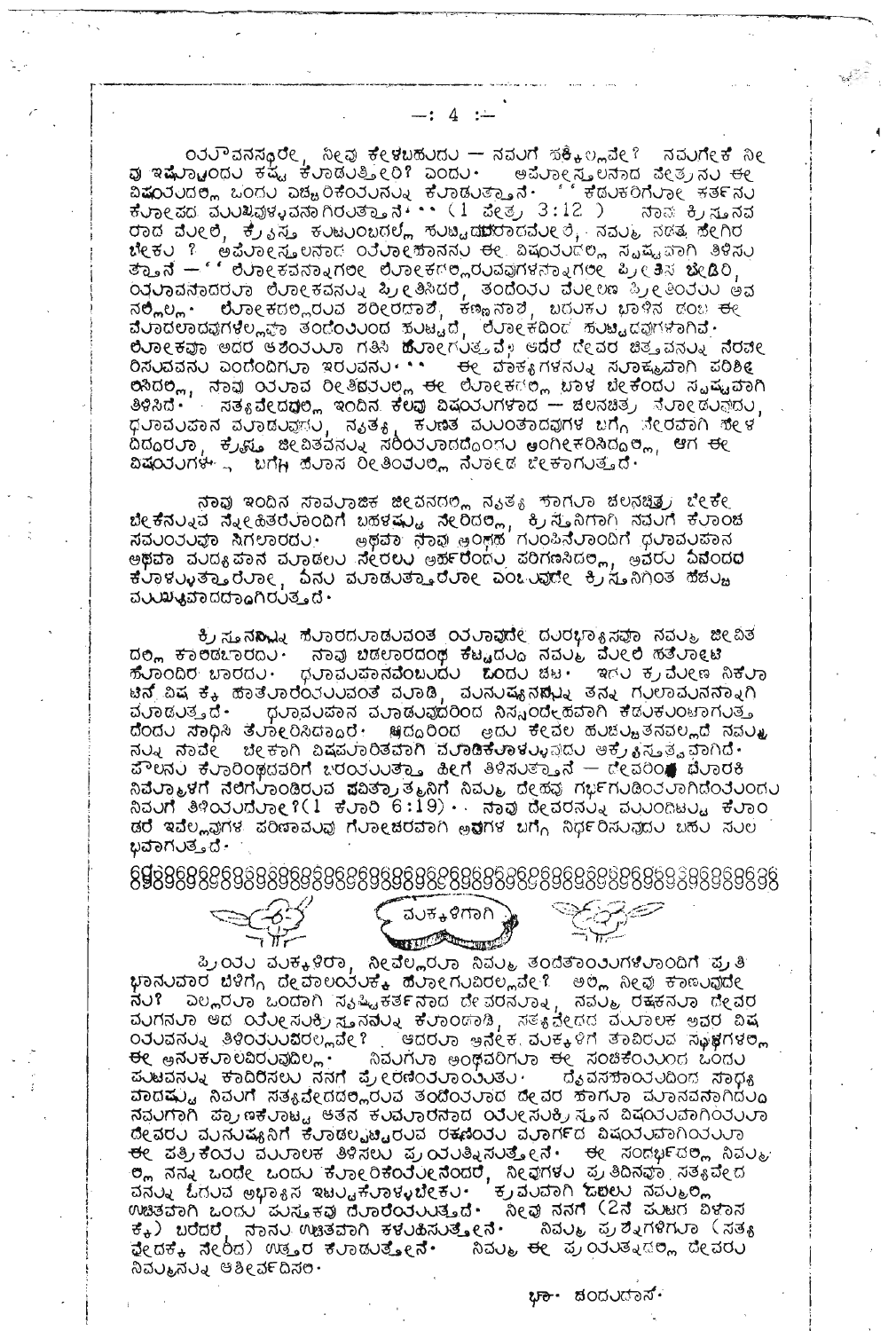$\mathbb{Z}^{2n}$  px

ಸತ್ಯವೇದ (ಬೆನಬಲೆ) ಎಂದರೇನು? ...

ಸತ್ಯವೇದ ಅಥವ ಬೈಬಲೆ ಎಂಬುವದು ದೇ ವರ ವಾಕ್ಯವಾಗಿಗೆ. ಓಕೆಂಗರ ದೇವರು ತನ್ನ ಚಾಂುುಂದ ಹೇಳಿದ್ದನ್ನು ಪ್ರವಾದಿ

ಗಳು ಆತನ ಭಕ∍ರು ವುತು∟ ಅ**ಪು**ರೀಸ∍೮ರು ಬ**ೆ**ದಿರುತ್ತಾರೆ∙ ಈ ವಾಕ್ಯಗಳು ದೇವರ ಪ್ರೇರಣಿಂು∪ಂದಲೇ ಬರೆದಿರುವುದರಿಂಗ ಅವುಗಳು ಸತ∢ವಾಕ⊕ಗಳಾಗಿವೆ. ನೀ ವ ಅದನ್ನು ಪ್ರತಿದಿನ ಓದರ್ರಾಗ ಒಂದರ ಅದರುವತ್ತಾದ ಕುಸ್ತಕವನ್ನು ಓದರತ್ತೀರಿ ಪೇವ ಅಗನ್ನು ಸುರಕ್ಷಿತವಾಗಿ ಇಟ್ಟಿದ್ದಾನೆ. ಅದು ನವುು ವೆುಲ್ ದೇವರಿಗಿರುವ ಪ್ರೀತಿಯು dinou nous cours in the most set of the world do to word, ತನ್ನು ತಂದೆಂತರಾದ ದೇವರ ವರಹಿವೆರಂತರ ರಾಜ್ಯವನ್ನು ಸಾಧಿಸಿಸರವಂತ ಸಂತೆರಾಲಕದ ಸಂದರ್ಭದಲ್ಲಿ ೧--- ನಾವೂ ಕುಾಡ ಅಗರಲ್ಲಿ ಹೇಗೆ ನೇರಬಹುಗೆಂಬುಗನ್ನು ತಿಳಿಸುತ್ತದೆ.

 $-: 5 : -$ 

ಸತ್ಯವೇರದ ಪ್ರಾರಂಭದ ಪುಸ್ತಕದಲ್ಲಿ ರೇವರು ಹೇಗೆ ಆಿಕಾಶವನುರಾನ ಭುರಾವಿು ಿ ಯರಿಸರಾತ್ರಿ ಭರಾವಿಂತರಲ್ಲಿರರಿವೆ ಎಲ್ಲಾ ಪಹ್ಗಿ ಪ್ರಾಣ, ಪರಿಗರಿಣಗಳರಾ ವರತತ್ತು ವರಿಸರಿ<br>**ಷ್ಯ ಸನತ್ನಾ** ಊಟರಿ ವರಾಡಿದನರಿ ಎಂಬರಣಿಸರು ತಿಳಿದರಿ ಕರಾಳ್ಳ ಒಪರಿದರ

 $\mathbb{C}$ cadu ತನ್ನ ಆತ್ಮದಲ್ಲಿ (Spirit )ಎಲ್ಲಿಲ್ಲಿಂರುಲಾ ಇರುತ್ತಾನೆ. ಅತನ ವಾಕ್ಯವನ್ನು ೦ತರಾರು ಪ್ರತಿದಿನವಾ ಓದುತ್ತಾರೆರಾ೯ ಅವರಲ್ಲಿ ಅವನು ಸಂತರಾ೯ ಅವರನ್ನು ಕಾಪಾಡಿ, ಅಶೀರ್ವದಿಸುತ್ತಾನೆ∙ ಂತೋು ಸುಕ್ರಿಸ್ತನು ಷ ಪಡುತ್ತಾನೆ. ಅವರೆಲಾಂದಿಗೆ ಂತರಾವಾಗಲರಾ ಇರುವುದಾಗಿ ವರಾತರ ಕೆರಾಟ್ವಿದ್ದಾನೆ. ಅವರು ಎಂದಿಗರಾ ನೇನಿಹಿತರಿಲ್ಲದೆ ಅಥವ ಒಂಟಂನುರಾಗಿ ಇರುವುದಿಲ್ಲ∙

ಆತನ ಅದರ್ಭಿತವಾದ ಪರಿಸ್ತಕವನರುು ಓದಲರ ದೇವರ ಸಹಾರಿರರವನರು. ಕೆರಾಲರಿ ಪಾ)ು≫್ನೆ ವುರಾಡು∙' ನಿನ್ನ ಸಿ∢∈ಹಿತರಿಗುರಾ ಅ**ಧ**ನು**ನ ಓಡು**ಲ ಹೇಿಳು∙

ಭಾ∙ ಚಂದ∪ದಾಸ್∙



ನವ್ಮು. ಆಚರಣಿಗೆ ಕ್ರಿಸ್ತನು ೦೨ ರಾವ ಇತರೆ ಆಜ್ಞೆಗಳನ್ನು ಕೆರಾಟ್ಟನು?  $1 -$ 

ಆತನನ್ನು ನೆನಸಿ ಕೆರಾಳ್ಕಲು ನಾವೆಲ್ಲರುಾ ಒಟ್ಟಾಗಿ ಕರಾಡಿ ಒಂದು ವಾರದ ವೆರಾದಲನೆಂರು ದಿನಗಲ್ಲಿ ರೆರಾಟ್ಟಿ ವುರಿದರು ಗ್ರಾಕಾರಸವನ್ನು ಕುಡಿಂರುಲು ಅಜ್ಞಾ ಪಿಸಿದನು -

> 1 შთბიდ 11:23—25, ფ.წ. 20:7, ფლეიკი 10:25, 1 შთბ  $16:2.$

 $\mathbf{2}$  . ನಾವು ವಿಧೀ೦ನ∪ರಾಗ ಜೀಕಾದ ಇತರೆ ಆ‱ೋಗಳು ಇನುರಾ∢ ಇವೆಂನಿಲಾ€?

ಹೌದಲ, ಅನೇಕ ಇವೆ∙ ಕಿಲಫ ಆಜ್ಞೆಗಳಲ ನಾಫ ದಿನನಲ್ನ ವುರಾಡಬೀಕಿಂಗುರಾ ಇತರೆ ಆಜ್ಞೆಗಳು ನಾವು ದಿನನ್ನು ಮಾಡ ಬಾರಣಿಂದು ತಿಳಿಸುತ್ತವೆ• - ಅಫ಼ಗಳಲ್ಲ ಕೆಲವ ನುನು ಈ ಕೆಳಗೆ ಕಿಲಾಟ್ವದೆ.

(1) ನಾವು ದೇವರನರಾನು ಕ್ರಿಸ್ತನನರಾನು ಪ್ರೀತಿಸ ಬೇಕರ;(2)ಇತರರರ ನವರಿಗೆ ವಿನನ್ನು ಮುಾಡ ಬೇಕೆಂದು ನಾವು ಬಂತುವುತೋವೋ ಅದನ್ನೇ ನಾವು ಅವರಿಗೆ ಮೂಡ ಬೇಕು); ಒಬ್ಬರನೆುುಾನುಬ್ಬರು ಪ್ರೀತಿಸ ಬೇಕು); ಇತರರ ಸಂತಿುಾಂ ಷ ಹಾಗುಾ ದು:ಖ do<sub>m</sub> trannvard, (5) have dentative areas have and the ವರಾದರವಾರಿಗೆ ಉಪಕಾರ ವರಾಡಿರಿ, ನಿವೆರ್ತಿಸರು, ಶಪಿಸರವಾರಿಗೆ ಅಶೀರ್ವಾಗ ವರಾಥಿರಿ, ನಿಮ್ಮುನ್ನು ಬಯರು್ಯವವರಿಗೆರಾ೯್ಕರ ೇರವರನ್ನು ಪ್ರಾರ್ಥಿಸಿರಿ, (6) ಸ್ಟ್ ಸತ್ಕಾ ಿ ಸಂಪ್ರಕಾರ ಕಾಲ್ಲಾರಾ ಸಂಸ್ಥೆತಿ ಸಂಪ್ರದಾಣ ಪ್ರಾಥಸ್ ಪ್ರಾರ್ಥಿ ಸಂಸ್ಥೆತಿ ಸಂಪ್ರಕ್<br>ಪ್ರಾಂದರೆಗಳಾಳಗಾಗವರಿಗೆ ಸ್ಥಾರಿರ ಚೇಕು, ಬೇಡುವವರಿಗೆ ನೀಡ ಚೇಕು ವುತ್ತು<br>ತಿಳಾಂದರೆಗಳಾಳಗಾಗವರಿಗೆ ಸ್ಥಾರು ಮಾಡ ಚೇಕು; (7) ಕೆಟ್ಟ ಂತುಜಮಾನರಿ<br>ಗುಾ ಕುಶಡ ನಂಬಿಕೆಂತುಂದ ನೇವೆ ಮಾಡ สำ อังนั่งสอกพบอี สัยขอสังค์ สมติดังนักระบุขัดสมั่งคุณสาขอกองบอ รี่สม<br>ชัยแสสซอกควบบอ จะชัดระบุ (11) ลดสซอกควบบอ สุของบุคสองชอก ಯುಲಾ, ಸಂತ್ರಸ್ಪಾಂ ಜನುವವರು ವಿನಂತುವುಳ್ಳವರು , ಯರಾಂಗ್ಯ ಗುಣವಳ್ಳವರು . enoució, (12) od navid de sandro , od por anado , durado dava, das ouvas dava, su escurrento avave reducedo adouv ทยสมัยยุสมัด ๒๐๓๙๗ทย์สมัย สอฟ ๑สมสัยสยังสะ (1ส่ง สอนชี สมอง 3)